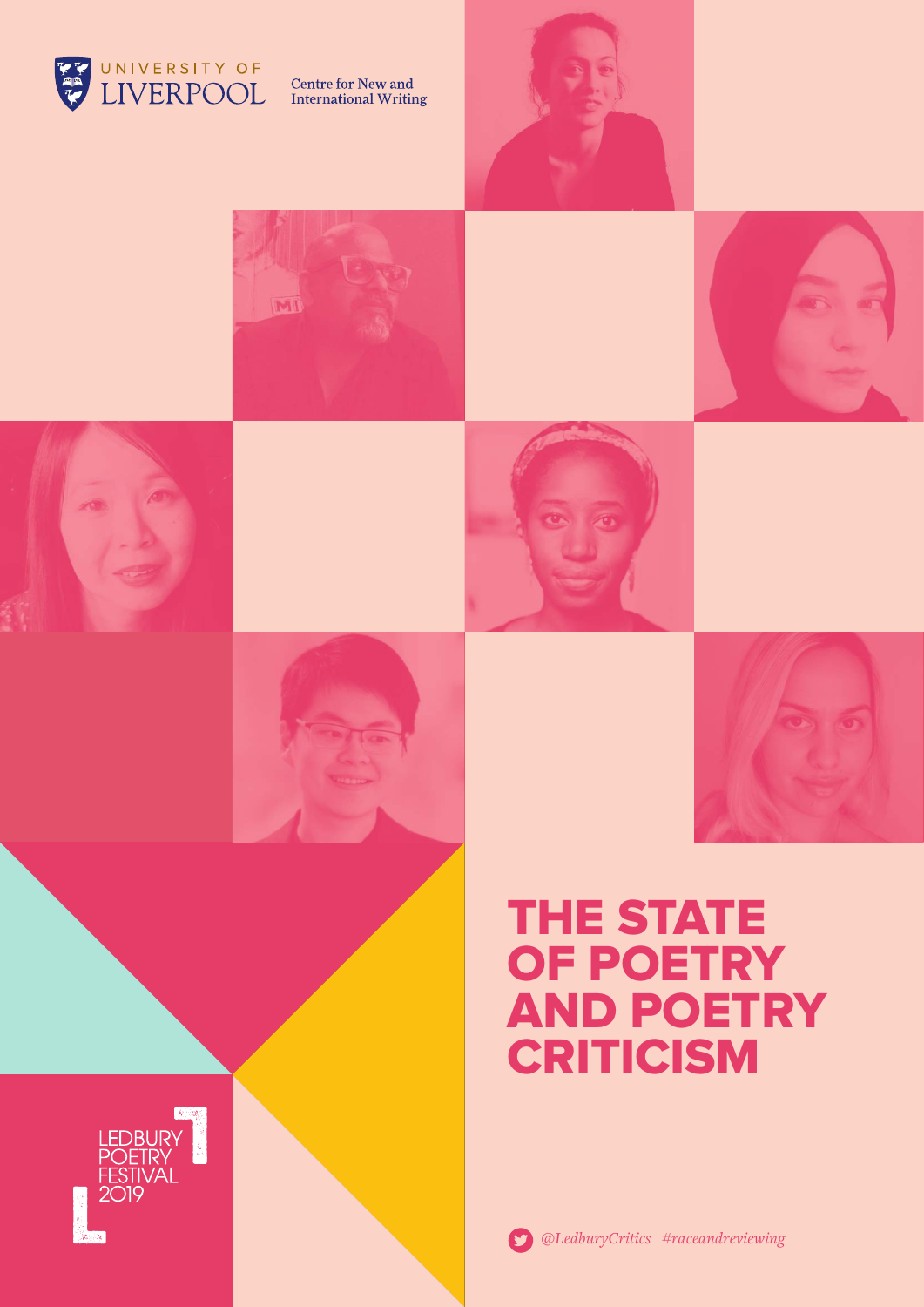# LEDBURY POETRY CRITICS MENTORSHIP SCHEME FOR BAME REVIEWERS

ince Sarah Howe and I founded the Ledbury Emerging Poetry Critics programme in the summer of 2017, it is fair to say that we have both learned a great deal more

The programme began as an idea spurred on by shockingly low numbers of reviewers of colour in British newspapers and magazines. Although Sarah and I probably knew on some level that poetry criticism **ince Sarah Howe and I founded the in the summer of 2017, it is fair to sabout poetry reviewing in the UK.**<br>The programme began as an idea spurred on by shockingly low numbers of reviewers of colour ir British newspapers a

was not racially diverse, these hard statistics, collated by Dave Coates, galvanised our resolve to raise awareness and put practical measures in place. Since then, Dave's research has been invaluable to us, poetry critics, readers and commissioning editors who also see the imbalance in reviewing culture as fundamentally untenable. In November 2017, we met with our eight selected poetry critics at a two-day workshop residency in Ledbury, supported throughout by Ledbury Poetry Festival and its director, Chloe Garner. We were joined by the poet and critic Vidyan Ravinthiran, *The Sunday Times* poetry critic and academic Jeremy Noel-Tod, poet and editor Claire Trévien and Dave Coates.

Since then, only about a year and a half ago, the initial cohort of eight Ledbury Critics—Dzifa Benson, Mary Jean Chan, Jade Cuttle, Sarala Estruch, Nasser Hussain, Maryam Hessavi, Srishti Krishnamoorthy-Cavell and Jennifer Lee Tsai—have built on their existing skills as reviewers and gained access to major newspapers as well as poetry magazines. Their achievements are a result of their critical acuity, brilliance, tenacity, flexibility, and their deep belief in an inclusive literary culture. They benefitted from the guidance of excellent mentors—Jeremy Noel-Tod, Sam Riviere, Miriam Gamble, Vahni Capildeo, Vidyan Ravinthiran and Claire Trévien—and through opportunities made possible by commissioning editors who likewise believe that an open and diverse critical culture is not only necessary but invariably better than the status quo. As Dave Coates writes in his report, published in *The Brixton Review of Books*, 'There is a close relationship between BAME poets' access to major publishers and BAME critics' access to major journals: one enables, requires, demands the other.' Certainly poetry reviewing culture has also gained eight newly prominent voices who bring with them unique and multi-layered perspectives and tastes; all of whom offer knowledgeable and critically-engaged readings of poets of colour in a time when this is much needed.

The good news is that change is happening through the tremendous hard work of the Ledbury Critics. As Dave's report states: 'In the six years between 2011 and 2016, British and Irish poetry magazines and newspapers published critical work by BAME critics 130 times, just 3.7% of the total for those years. In the two years since the launch of the Ledbury Emerging Poetry Critics scheme in 2017, BAME critics have been published on the same platforms 115 times, 8.3% of the total. The Ledbury scheme has spearheaded rapid, vital change, but these successes must be taken in context as part of a fight for an inclusive poetry culture dating back many years.'

Indeed many of the editors Sarah and I have worked with over the past few months have shared our conviction that this change to reviewing culture is long overdue. I'd like to highlight a few editors in particular who have, either through our prompting or in tandem with our own ambitions, been exceptionally supportive to the critics: Emily Berry *(The Poetry Review)*; Sian Cain and Nicholas Wroe *(The Guardian)*; Tristram Fane-Saunders *(The Telegraph)*; Tom Gatti *(The New Statesman)*; Clare Pollard *(Modern Poetry in Translation)*; Nia Davies *(Poetry Wales)*; Dai George *(Poetry London)* and André Naffis-Sahely *(Ambit)*. The Poetry Book Society and The Poetry School were among the early commissioners of shorter reviews, so we're very grateful to Alice Mullen and Ali Lewis. Our advisory board includes several of the above supporters, as well as Nathalie Teitler, Kayo Chingonyi, Rishi Dastidar and Charles Whalley.

In June 2019 we will be joined by four new critics—Victoria Adukwei Bulley, Joanna Lee, Stephanie Sy-Quia and Sarah-Jean Zubair—who each bring with them an attentive and in-depth critical perspective. Expect to see their names with increasing frequency, along with our eight critics from the first round. These, and others in the wider network of poetry critics of colour we hope to engage with by extension, are the critics of the future. Sarah and I, along with many others, could not be more inspired, honoured and proud to know them and their important work.

As Sarah said in a recent interview for the Scottish Poetry Library, the Ledbury Critics programme 'was never only a question of statistics: if the long-term goal is to shift the critical discussion towards greater awareness and sophistication around matters of race, what better way to do that than by supporting a new generation of BAME critical voices?' There is no measurable statistical threshold for the right to be included and heard. Our collective aims are to expand the debates around poetry as an aesthetic and social form; to consider what is valued and why; to read the work as primary, rather than secondary to the perceived raced experiences of the poet. To even up not just the scales of representation but to address and rectify the ways in which poets of colour are often misrepresented in the space of whiteness. And we intend to continue until there is no longer any such disparity.



**Sandeep Parmar**  June 6, 2019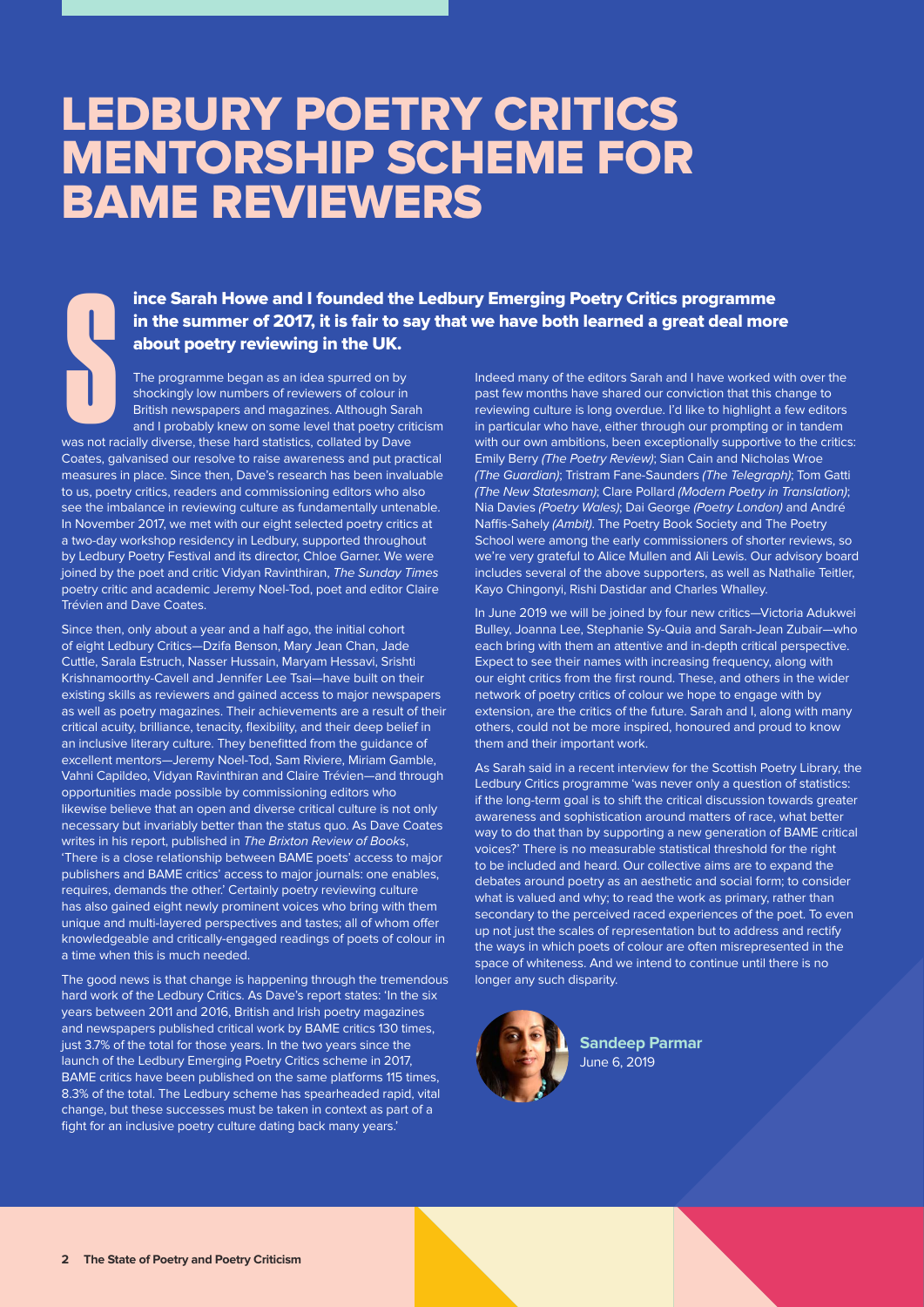# THE STATE OF POETRY AND POETRY CRITICISM IN THE UK AND IRELAND 2011- 2018

new report reveals that poetry reviewing is more diverse than ever, due to the work done in the last two years by initiatives such as the Ledbury Emerging Poetry Critics and The Complete Works, as part of an ongoing fight for an inclusive poetry culture dating much further back.

commissioning editors the Ledbury Emerging Poetry Critics, **Through intensive mentoring of new Black, Asian, minority ethnic (BAME) critics and close collaboration with** 

**BET AND 100 IN 2011 And I will be total number of BAME poetry reviewers writing in the total poetry reviewers writing magazines and newspapers published review for national publications in the last two years. Despite this progress, the**  report also sheds light on the publications which are slow to commission a **co-founded by poets Sandeep Parmar and Sarah Howe in 2017, has more diverse range of critics. A**<br>A<br>Co-found

will be encouraged, by a revived interest in reviewing, to raise the profile enaes.<br>1ents: 'My sense is that in the lon<br>into every poetry reviewing plat reminding those few who have yet to take action.' **Sandeep Parmar comments: 'My sense is that in the long term, critics of colour will find in-roads into every poetry reviewing platform, and editors of reviewing on their pages….on the whole, the programme has received tremendous support from editors and, where necessary, we will keep** 

**the** Ledbury Emerging Poetry Critics **scheme, BAME critics have been published on the same platforms The research on reviewing between 2011-2018, which was completed**  2018, examining a total of 4,866 review articles. **111 hternational Writing, draws data from 28 magazines/newspapers; 26 of the Foetry which are still in regular publication, including** *The Guardian***,** *The Poetry* **by Dave Coates and commissioned by Liverpool's Centre for New and International Writing, draws data from 28 magazines/newspapers; 26 of**  *Review* **and** *The London Review of Books* **from January 2011 – December** 

poetry is reviewed and whose reviews are commissioned and published? **The research asked in simple terms – across those 28 publications – whose** 

**BAME critics since 2011. The magazine's editor, Emily Berry,** acknowledges the impact of the programme::  $\blacksquare$ **117 (47.8%)** *The Poetry Review* **accounts for 18% of all reviews written by** 

often trotted out by detractors of diversity schemes that 'quality 70 **articles by** 33 **dierent poetry critics.**  *suffers'. In fact this scheme has been hugely enriching to poetry*  reviewing culture overall... reviewing culture urgently no<br>of this kind of attention and input if it is to remain alive.' Poetry Critics **mentoring programme, or both.** *'The high standard of the work produced by the first round of Ledbury Emerging Critics gives the lie to the demeaning notion reviewing culture overall… reviewing culture urgently needs more* 

join the existing cohort of eight poetry critics: Victoria Adukwei Bulley, The publication of today's report also marks the start of the second round Emerging Poetry Critics model will launch in November 2019 co-ordinated **of the Ledbury Emerging Poetry Critics programme, as four new mentees Joanna Lee, Stephanie Sy-Quia and Sarah-Jean Zubair (biographies below). Whilst in the US, a sister programme based on the Ledbury by the poet Ilya Kaminsky with Sandeep Parmar and Sarah Howe.** 

**of the UK population identified as BAME. Of the**  *hard work of its eight talented participants. Article by article, they are*  changing the culture...I hope that the gains of the last year or so won't **publishing, five surpassed this figure:** Poetry prove a brief comet, but a more lasting change: ultimately, it's up to Poetry **(18.5%),** The Poetry School Blog **(20.4%)**  *reviews editors to take up that mantle in their ongoing commissioning.'*by the poet hya Kaminsky with Sandeep Parmar and Sarah Howe.<br>Ledbury Emerging Poetry Critics co-founder Sarah Howe comments:<br>*'The immense success of the programme's first round is a tribute to the* **Ledbury Emerging Poetry Critics co-founder Sarah Howe comments:** 

## FROM THE REPORT INCLUDE KEY STATISTICS

**Between 2011 and 2016, British and Irish poetry magazines and newspapers published review articles by BAME critics**

**130 times**

3.7% **of the total for those years.**

**Between 2017-2018, in the two years since the launch of the** Ledbury Emerging Poetry Critics **scheme, BAME critics have been published on the same platforms** 

> **115 times** 8.3% **of the total for those years.**

**Of these** 245 **articles written by BAME critics,**

**117 (47.8%)**

**were written by fellows of** The Complete Works **mentoring programme, the** Ledbury Emerging Poetry Critics **mentoring programme, or both.**

The London Review of Books **has published** 70 **articles by** 33 **dierent poetry critics. All** 33 **were white.**

**Those 70 articles reviewed 86 different books.** 

**All 86 were by white poets**

**Of those** 83% **are male.** 

### **At the 2011 census, 12.9%**

**of the UK population** identified as BAME. **Of the twenty-six magazines in the data set still regularly publishing, five surpassed this figure:**  The Poetry Review (14.5%), Poetry London (18.3%), Oxford Poetry (18.5%), The Poetry School Blog (20.4%) and Modern Poetry in Translation (21.4%).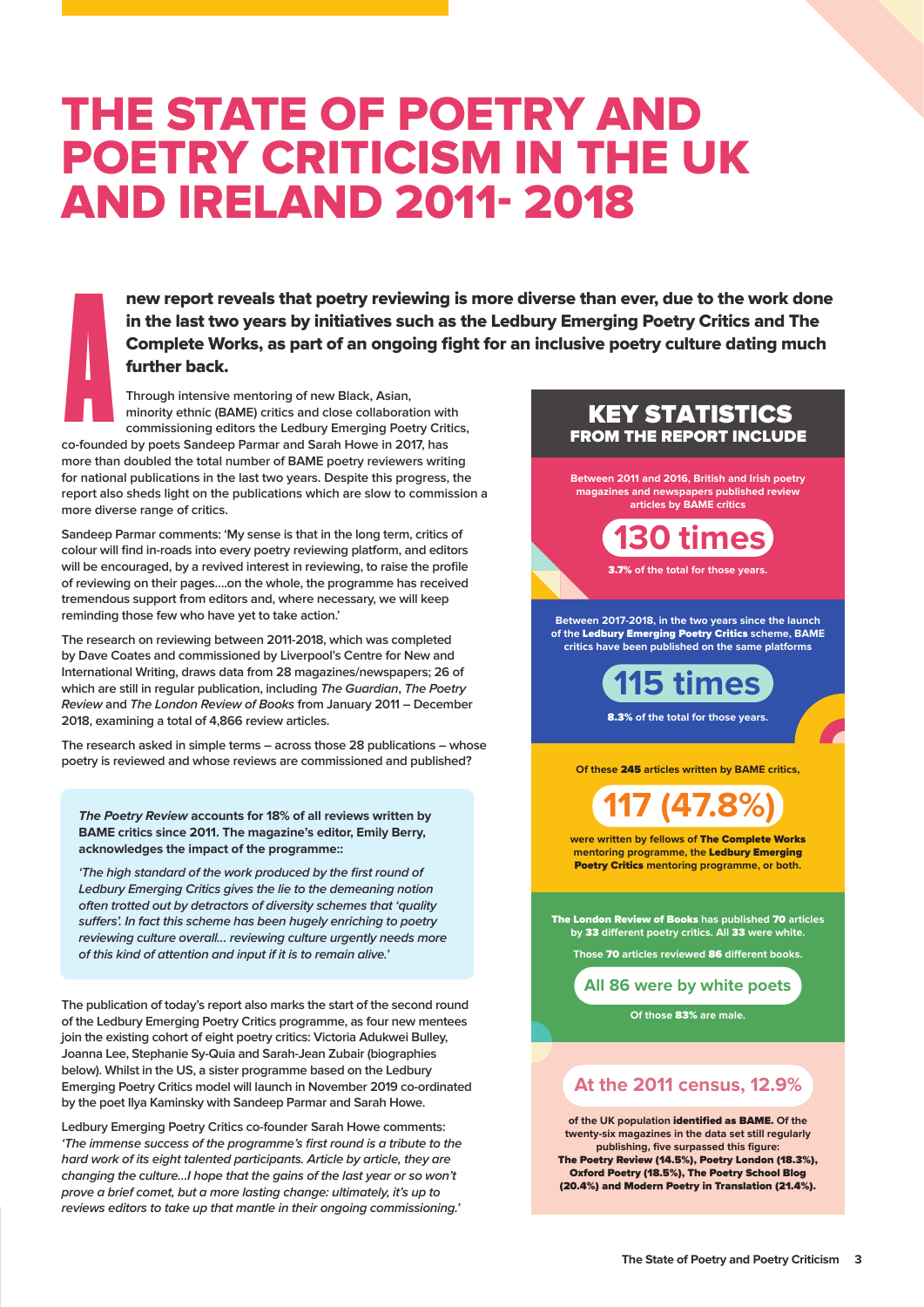## POETRY CRITICISM

### **14,866** articles published, **Witch a a a a b b a a a a b c c**

**The risk percentage has risk in the critics. Of these 245, 115 since the beginning of the data set, were published in 2017 and from 30.4 and 30.4 and 30.4 and 30.4 and 30.4 and 30.4 and 30.4 and 30.4 and 30.4 and 30.4 and 30.4 and 30.4 and 30.4 and 30.4 and 30.4 and 30.4 and 30.4 and 30.4 and 30.4 and 30.4 and 30.4 and 30.4 and 30.4 and 30.4 and Industrial. Previous total. were written by BAME** 

### **Of these 245 articles 117 (47.8%)**

**programme, the Ledbury Those 70**<br> **programme, the Ledbury Contract of the Contract of the Contract of the Contract of the Contract of the Contract o programme, or both. Comparently Complete Works mentoring were written by fellows of The Emerging Critics mentoring** 

### **At the 2011 census,**

### **12.9% of the UK population identified as BAME.**

**Of the twenty-six magazines in the data set still regularly of contributors were publishing, five surpassed this figure: Poetry Review (14.5%), female or non-binary Blog (20.4%) and Modern Poetry in Translation (21.4%). Poetry London (18.3%), Oxford Poetry (18.5%), The Poetry School** 

**612 of those 2,637 (23.2%) 12.9% of the UK population The London Review of Books has published 70 articles by 33 different critics** 

**All 33 were white. Those 70 articles reviewed 86 different books. All 86 were by white poets.**

#### **identified as BAME. Literary Supplement is Of the magazines in the data set Although The Times**

### **still be considered** to consider the set of only five  $\bullet$

**platforms to publish more MPT (39.5% of CONSTRUCTER 1998)**<br>**Critics, this constitutes 3.6% Post Conservation Conservation Conservation Conservation Conservation Conservation Conservation Conservation Conservation Conservation Conservation Conservation Conservation Conservation Conservation Conservation Conserva than 20 articles by BAME**

**and The White Review (16.6%).**

### **Of 7,711 books reviewed in the data set, 627 (8.13%) were written by BAME poets.**

**2,637 (8.33%) were written by BAME poets. (7.7%), with a peak in 2012 (7.1%) and a dip in 2013 (4.9%). In the Unities the stead attention to books by BAME poets: 12.9% of all books**<br>Continued in 2017 and 12.1% in 2019 **this figure has remained largely fixed throughout the data set. This figure stayed largely fixed between 2011 (5.9%) and 2016 past two years, however, there has been a substantial increase in reviewed in 2017 and 13.1% in 2018.**

### **lower than 30% Of 4,866 articles published, The London Review of Books (29.4%), and The Times 1,999 (41.08%)**

**Litterary Women and NB people. This figure has fluctuated but is rising, from 37.3% between 2011-14 to 43.7% between 2015-18.**

#### **In 2011, 8.7% of all poems were by BAME poets; in 2018, this figure was 8.4%. Though female critics are Of the twenty-six magazines in the data set still regularly publishing,**

**only eight surpassed 50% of articles by women and NB people.**

**Nine published less than 40%, while five published less than 30%: Poetry Salzburg Review (27%), PN Review (26.5%), Acumen (22.3%), The London Review of Books (17.1%), and Stride (11.9%).**

**The figure of the catalogue of the figure in 2013/4 (10.9%).** The peaks in 2015/7 (10.9%) and **peaks in 2016** 

### **review female poets**

 **as not, male critics review male poets 66.9% of the time, compared with just 28.9% female poets.**

The number of books per article a **critic reviews differs along gender and racial intersections.** An average white male critic reviews

**1.53 books per article; a white female critic reviews 1.64; a male BAME critic reviews 1.76; a female BAME critic reviews 1.86.**

## POEMS

 **in the data set, 14,279 (45.12%) were written by women and NB people.**

**This percentage has risen year on year since the beginning of the data set, from 39.4% in 2011 to 48.6% in 2018. It has never been above 50%.**

### **In ten of the thirty-nine**

**less than 40% of contributors were female or non-binary.** 

**In two of these, the figure was lower than 30%: The London Review of Books (29.4%), and The Times Literary Supplement (27.8%).**

## **612 of those 2,637 (23.2%) 12.9% of the UK population Of the UK population**

**were published in one magazine, Modern Poetry in Translation. Without it, the figure drops to 2,025, or 6.7% of the adjusted total.**

### **At the 2011 census,**

**identified as BAME. Of the magazines in the data set still regularly publishing, only three surpassed this figure: MPT (39.5% of contributors), The Poetry Review (19%), and The White Review (16.6%).**

### **magazines surveyed 2,637 (8.33%) were written by BAME poets.**

**Unlike the steady progress made in publishing poems by women, this figure has remained largely fixed throughout the data set.** 

**In 2011, 8.7% of all poems were by BAME poets; in 2018, this figure was 8.4%. The figure dips in 2013/4 (6.4%; 6.9%) and peaks in 2016/7 (10.8%; 10.9%).**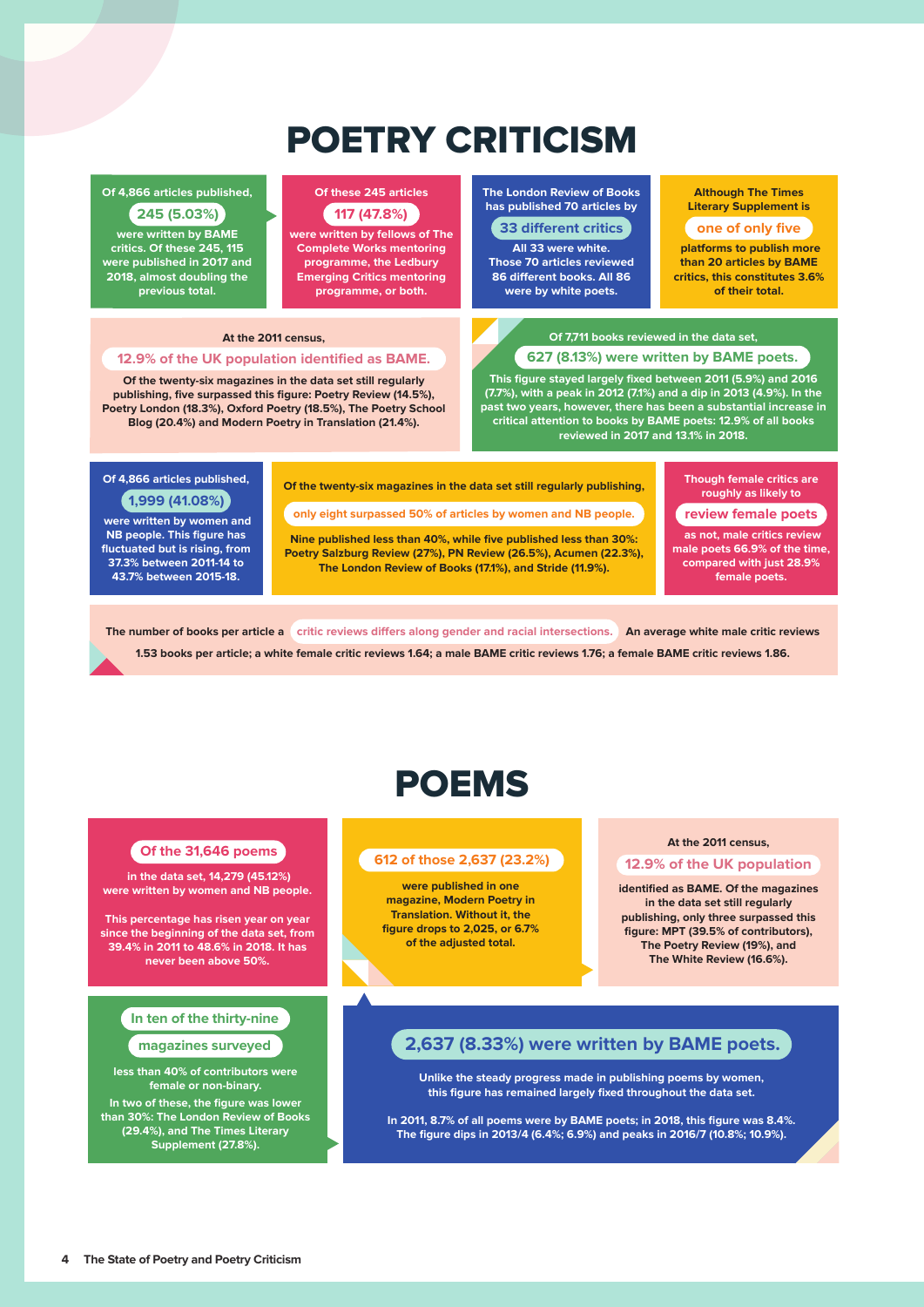## EDITORS

### **In December 2018, I could find**

### **88 editorial staff at the 41 platforms surveyed;**

**30 as Editor or Editor-in-Chief, and 48 in other editorial positions, covering editorial assistants or editorship by committee, which I have sorted under 'Co-Editor'.** 

**Due to the small sample size, and the wide variation in what editorship entails in a large periodical and a small blog, for example, the following figures are not as robust as those detailed above. They do, however, give an outline of how magazines are currently run.**

### **Of the thirty Editors,**

**All thirty were white. seventeen were women/NB people.**

### **Of the forty-eight Co-Editors**

**thirty-four were women/NB people. Seven were BAME. Of those seven, one was on a magazine which has ceased publication (The Wolf), five were at publications that published just once in 2018 (Prac Crit, Oxford Poetry). Six of these seven were fellows of either The Complete Works or the Ledbury Emerging Poetry Critics.**

٠

## PRIZES

#### **total wins by BAME poets of the T.S. Eliot, Forward Best & First Collection, Costa and Ted Hughes prizes have come since Kei Miller's Forward Best Collection win in 2014. The T.S. Eliot has been won by BAME poets in its twenty-six year history, in 2010 (Derek Walcott), 2015 (Sarah Howe) and 2017 (Ocean Vuong). three times The Forward Prize for Best Collection has been won by BAME poets in its twenty-seven year history, in 2014 (Kei Miller), 2015 (Claudia Rankine), 2016 (Vahni Capildeo) and 2018 (Danez Smith). four times total wins were by female and non-binary poets (36%). 45 of the 125 Eleven of the fifteen The Costa Prize for Poetry by a BAME poet in its thirty-five year history. has never been won The Ted Hughes Award has by BAME poets in its ten year history, in 2017 (Jay Bernard) and 2018 (Raymond Antrobus). been won twice**  $\begin{array}{|c|c|c|c|c|c|} \hline \quad & -\text{Don Paterson (six wins)}. \hline \end{array}$ **Seamus Heaney (five) and Sean O'Brien (four) – have won the above prizes as often as all BAME poets combined. Three white poets shortlistees for the T.S. Eliot Prize are BAME (8.6%); eight of those since 2014. 17 of the 197 total shortlistings for BAME poets have come in the same period. Forty of the sixty-three shortlistees for the Costa Prize for Poetry are BAME (5.5%); three since 2014. 6 of the 109 for the Forward Prize for Best Collection are BAME (8.2%); eight since 2014. 11 of the 133 shortlistees for the Ted Hughes Award are BAME (20%); eleven since 2014. 12 of the 60 shortlistees were female and non-binary poets (42.8%). 269 of the 629 total shortlistees The average age of Forward Best Collection 51.3, Forward Best First Collection 36.2, Costa Prize for Poetry 50.4, Ted Hughes Award 40.3. T.S. Eliot Prize winners is 50.5 for the Forward Prize for Best First Collection are BAME (13.1%); ten since 2014. 17 of the 130 shortlistees**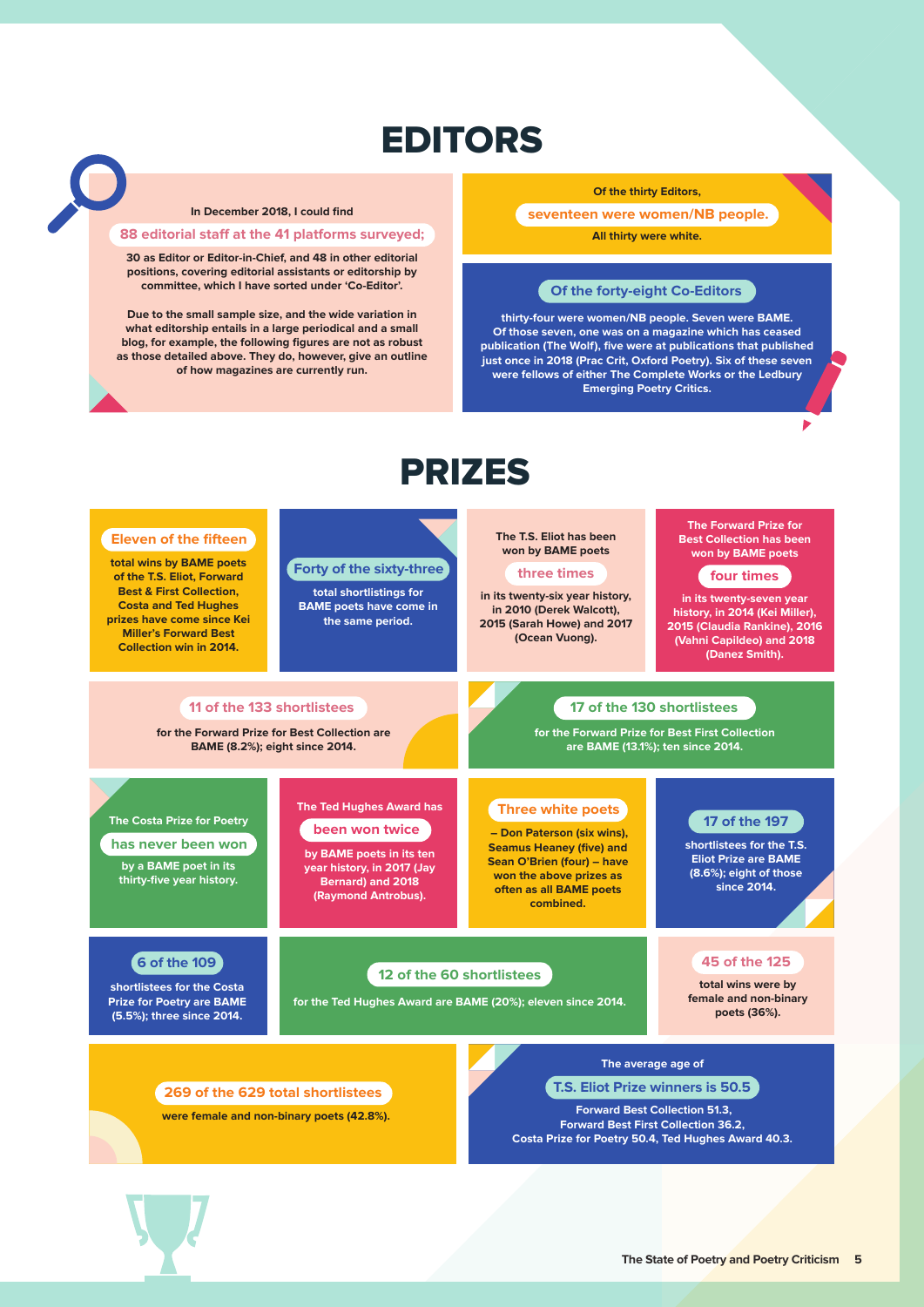# VISUALISING DIVERSITY IN UK & IRISH POETRY

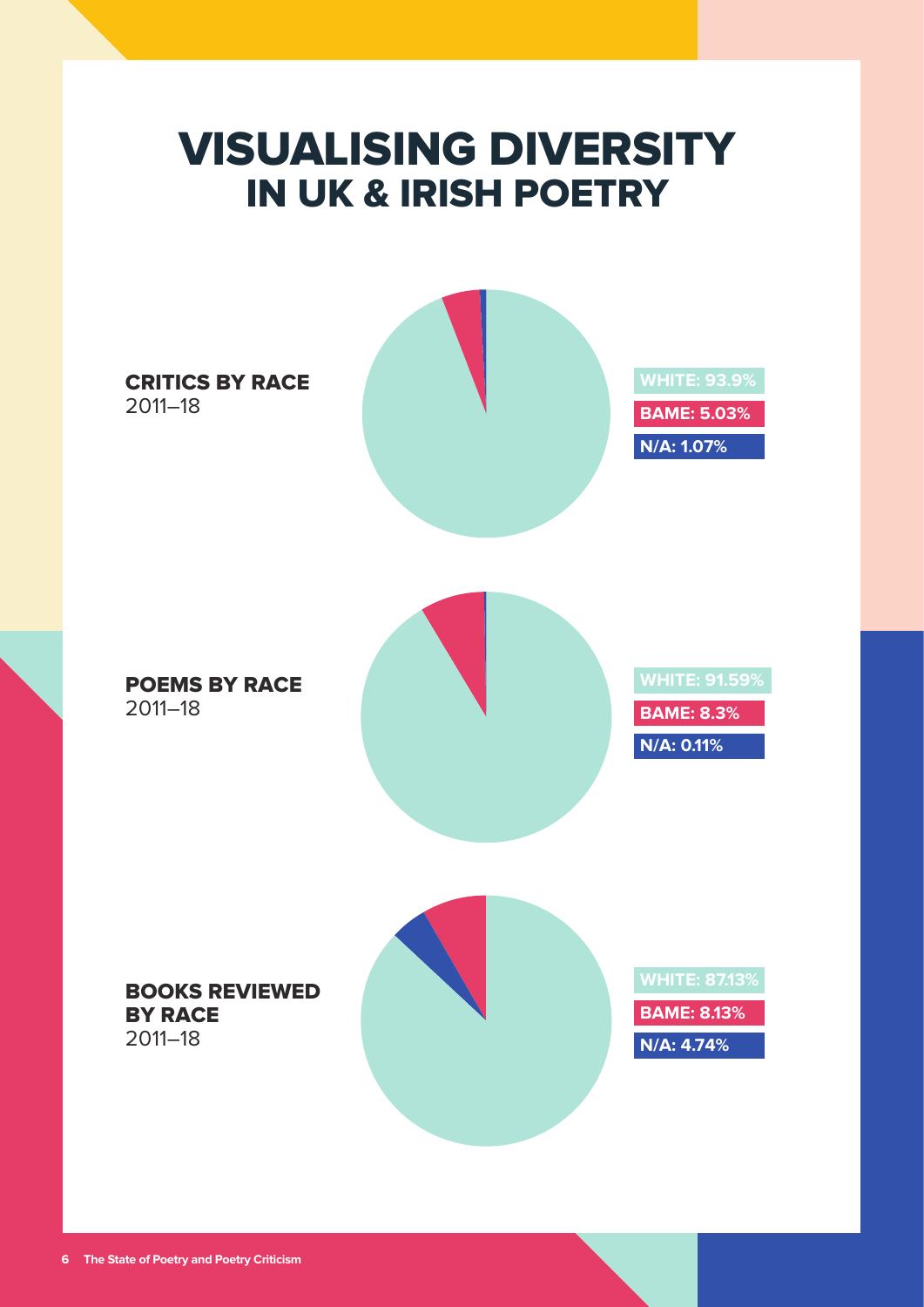## BIOGRAPHIES LEDBURY EMERGING POETRY CRITICS



### VICTORIA ADUKWEI BULLEY

is a British-born Ghanaian poet, writer and filmmaker. An alumna of the Barbican Young Poets, her

work has appeared in The Poetry Review, Ambit, and The Chicago Review, in addition to featuring on BBC Radio 4 Woman's Hour. In 2016 she was shortlisted for the Brunel International African Poetry Prize. She won a Society of Authors Eric Gregory Award for promising British writers under 30 in 2018, and has held artistic residencies internationally in the US, Brazil, and the V&A Museum in London. Victoria is the director of MOTHER TONGUES an intergenerational poetry, film and translation project exploring the indigenous language heritages of poets of colour, supported by Arts Council England and Autograph. She is a Complete Works and Instituto Sacatar fellow, and sits on the advisory board of the Poetry Translation Centre. Her debut pamphlet is *Girl B*.



### **DZIFA BENSON** is a poet, dramatist, journalist and Ledbury

Poetry critic who is currently studying for an MA in Text & Performance at the Royal Academy of Dramatic Art and Birkbeck University. The intersections between art, science, the body, ritual and digital technologies animate her practice which she explores through poetry, theatre, opera, performance, storytelling, and journalism. Her poetry, and literary and arts journalism have appeared in *The Telegraph, The Guardian, The Times Literary Supplement, The Financial Times, The Poetry Review, Poetry London* and other journals. She was an artist-in-residence at the Courtauld Institute of Art, a core artist in BBC Africa Beyond's multimedia, collaborative project, Translations and a director on Shrinking Space's The Wonder Project in association with Kew Gardens. She is currently developing a transmedia project, The Spit of Me, an artistic, social, biological and digital exploration of the body's relationship with time, culture, identity, memory and migration.



### **MARY JEAN CHAN** is a poet and editor from Hong Kong. Her poetry has been shortlisted for the 2017 and 2019 Forward Prize for *Best Single Poem*, and is featured in Carcanet

New Poetries VII. Her work has appeared in *The Poetry Review, The White Review, Ambit Magazine, The London Magazine* and her reviews have been published in *The Guardian, The Hong Kong Review of Books* and *The Poetry Review*, among others. Mary Jean holds a PhD from Royal Holloway and is currently lecturing at Oxford Brookes University. She co-edits Oxford Poetry and is the winner of the 2017 PSA/Journal of Postcolonial Writing Postgraduate Essay Prize. Her pamphlet, *A Hurry of English*, was published by ignitionpress (2018) and was the 2018 Summer Poetry Book Society Pamphlet Choice. Her debut collection *Flèche* will be published by Faber in July 2019 and was a PBS Recommendation.



JADE CUTTLE graduated from the University of Cambridge with First-Class Honours in Modern

& Medieval Languages & Literature (French & Russian), going on to undertake an MA in Creative Writing (Poetry) at the University of East Anglia. Deputy Poetry Editor at *Ambit* and judging the Costa Book Awards 2019, Jade has written for *The Guardian*, *The Times Literary Supplement, The Spectator, The Times, The Sunday Times, the Observer, The Spectator, The Poetry Review* and elsewhere. She won Best Reviewer (Editor's Choice) in the 2018 Saboteur Awards. A poet and plant-whisperer, her creative writing has been broadcast on BBC Radio 3 and in association with BBC Proms. She will release an album of nature-inspired poem-songs later this year with funding and support from PRS Foundation. www.jadecuttle.com



**SARALA ESTRUCH** is a freelance writer, poet and critic based in London. Her work has been shortand long-listed for several prizes,

including the Wasafiri New Writing Prize and the National Poetry Competition, and she was a winner of the Poetry School/Nine Arches Press Primers competition in 2017. Also in 2017, Sarala was selected for the first round of the Ledbury Emerging Poetry Critics scheme. Since then, her literary criticism has appeared in newspapers and journals including *The Poetry Review, The Times Literary Supplement, Wasafiri, and The Guardian*, and has been featured on BBC Radio 3.



### **MARYAM HESSAVI** is a British, Manchester-based poet of English and Iranian decent. An alumnus of the University of Manchester,

Maryam was commissioned by the Irish World Heritage Centre to read her poem 'The Sea Gulls' at the 1916:2016 Commemoration Concert in 2016. Her work has also featured in the Peter Barlow's Cigarette series in Manchester and she is working on various collections of poetry for publication at present. Maryam's reviews have been published in *Poetry London, Magma, Poetry School, Poetry Wales and The Manchester Review*, among others.



NASSER HUSSAIN is a poet and lecturer in Literature and Creative Writing at Leeds Beckett University. His first interest in poetry was

through performance, and his first collection, Boldface, was published by Burning Eye Books in 2014. His reviews have been published by *Poetry London* and *The Poetry School*, among others. His latest collection *SKY WRI TEI NGS*, a book of poems composed entirely from IATA airport codes, was published by Coach House Books (2018) and his limited edition chapbook *Playing With Playing With Fire* was published by If A Leaf Falls Press (2019).



### SRISHTI KRISHNAMOORTHY-CAVELL is completing a PhD



*Journal of British and Irish Innovative Poetry, Intercapillary Space* and *Poetry London*. Her

research interests include contemporary poetry and cinema, gender and sexuality, ecopoetics, postcolonialism, boarding school narratives and the cultural history of chalk.



JOANNA LEE writes poetry and prose in London. Her words have appeared in *porridge magazine, notes* and *daikon\**. Since

graduating, she has worked in publishing formerly at Faber & Faber and currently at Curtis Brown.



**JENNIFER LEE TSAI** is a British poet of Chinese heritage. She was born in Bebington and grew up in Liverpool. A graduate of St

Andrews and Liverpool University, she holds an MA in Creative Writing (Poetry) with Distinction from the University of Manchester. Jennifer is a fellow of the The Complete Works III. Her poems appear in the anthology, *Ten: Poets of the New Generation* (Bloodaxe, 2017) and have been published in *Smoke, Wild Court, The Rialto* and elsewhere. She has written for *Modern Poetry In Translation*, The Poetry School among others and is Contributing Editor for *Ambit* magazine. Jennifer works as a University Teacher in English Language. Her debut poetry pamphlet *Kismet* is published by Ignition Press in July 2019.



**STEPHANIE SY-QUIA** is a writer and critic based between London and the south of France. She grew up in California and France,

in a Filipino-European home. Her writing has appeared in the *FT Weekend Magazine, The Spectator, The TLS, The Los Angeles Review of Books, The Stockholm Review of Literature,* and others. She is interviews editor at *Review 31* and in 2018 was shortlisted for the FT Bodley Head essay prize. She graduated from the University of Oxford with a BA in English Language and Literature in 2016. She is currently working on her first book.



SARAH-JEAN ZUBAIR is a postgraduate student in English literature at University College London. She holds an MA in English

and Comparative Literature from Columbia University (New York), and a BA in English from the University of Victoria (Canada). Her MA thesis investigated the theme of disturbed sleep in the poetry of Samuel Taylor Coleridge. Her current studies focus on literary portrayals of altered consciousness in Romantic-era English texts. In addition to her research, she is the current editor-in-chief of the graduate research journal *Moveable Type*, and teaches on undergraduate courses in both the Department of English and Institute of Education at UCL.

**If you are a media outlet or arts organisation and would like to collaborate with the Ledbury Emerging Poetry Critics programme or commission one of the critics, please contact: Sandeep Parmar sandeep.parmar@liverpool.ac.uk**